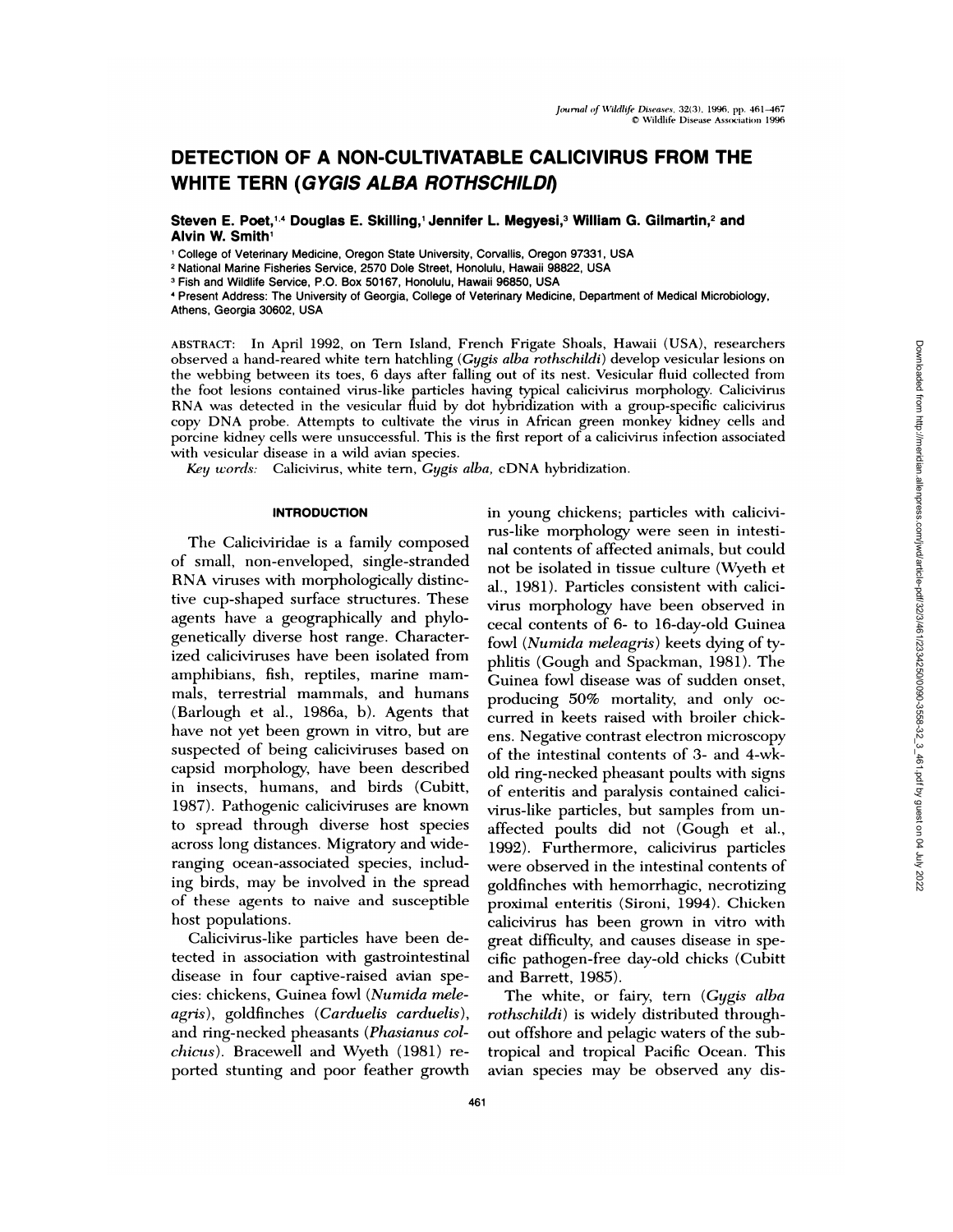tance from land, but is usually found within 50 miles of islands where they breed (King, 1967). In the spring of 1992, re searchers found a newly hatched white tern on the ground under its nesting tree on Tern Island, French Frigate Shoals  $(23^{\circ}45'N, 166^{\circ}10'W)$  in the northwest Hawaiian Islands (USA). During attempts to rehabilitate the animal, vesicular lesions developed on the webbing between the toes of the tern chick's feet. Because of the vesiculogenic disease potential of ocean origin caliciviruses (Smith et al., 1980b; Gelberg et al., 1982a, b; Smith and Boyt, 1990), the white tern vesicular fluid was collected for virus isolation and group-spe cific copy DNA dot hybridization to determine whether caliciviruses may be associated with vesicular disease in wild sea bird populations.

# **MATERIALS AND METHODS**

A white tern *(Gugis alba rothschildi)*, approximately 1 day old, was found on the ground at Tern Island, French Frigate Shoals, Hawaii, on 9 April 1992. One member of the field re search team attempted to rehabilitate the hatchiling. It was hand-reared in a small box, and fed freshly netted small fish (approximately 5 cm in length) of variotus unknown species for 5 days. On the sixth day of rehabilitation, two vesicles, each approximately 3 mm in diameter, were observed on the dorsal foot webbing of the bird. The vesicles contained clear serous fluid, and approximately  $10 \mu$  of the transudate was collected with a 30 C needle and syringe, frozen in liquuid nitrogen, and transported back to the Laboratory for Calicivinus Studies, Oregon State University, Corvallis, Oregon (USA), where it was stored at  $-70$  C.

One half of the vesicular fluid  $(5 \mu l)$  was diluted 1:5 with Eagle minimal essential medium with Earle's salts (Gibco Bethesda Research Laboratories [BRL], Life Technologies, Gaithersburg, Maryland, USA) and  $12.5 \mu$ l of the diluted sample was adsorbed onto separate monolayers of African green monkey kidney (Vero) cells (American Type Culture Collection [ATCC] Certified Cell Line [CCL] 81; ATCC, Rockville, Maryland, USA) and porcine kidney (PK-15) cells (ATCC CCL 33) in 96-well mi crotiter plates (Corning Incorporated, Corning, New York, USA). Each sample was given four blind passages with one freeze-thaw cycle between each pass.

The remaining vesicular fluid was applied to a grid for examination by negative stain electron microscopy (Skilling et al., 1985). The 5 ul drop of vesicular fluid was placed on Parafilm (American National Can, Greenwich, Connecticut, USA), and a formvar-covered, carboncoated, glow-discharged copper electron mi croscopy grid (Electron Microscopy Sciences, Fort Washington, Pennsylvania, USA) was floated on it for 2 min at 25 C; the drop was retained for cDNA dot hybridization. The grid was touched to a drop of sterile-filtered doubledistilled water, blotted dry with filter paper, and floated on  $1.5\%$  phosphotungstic acid, pH 7.0, for 1 min at 25 C. Excess stain was removed by blotting on filter paper, and the grid was placed under germicidal tultraviolet light (280 nm) for 15 to 20 min to inactivate possible pathogens. The grid was examined with a transmission electron microscope (Phillips CM 12/ STEM Analytical Electron Microscope, Phillips, Eindhoven, Netherlands) at an accelerating voltage of 80 kV.

The RNA was extracted with RNAzol B (Cinna/Biotecx, Houston, Texas, USA), using of the phenol/guanidiniuum isothiocyanate proce dure of Chirgwin et al. (1979), with the following modifications. The remaining vesicular fluid was transferred to a sterilized 1.5 ml microcentrifuge tube,  $800 \mu l$  of RNAzol B was added to disrupt the tissue, solublize nucleic acid, and inactivate ribonucleases present in the sample mixture. The solution was briefly mixed in a vortex mixer before 80  $\mu$ l of chloroform was added. The sample was stored on ice for 5 min before it was mixed vigorously for 15 sec and again allowed to stand on ice for an additional 15 min. The solution was centrifuged at 14,000  $\times$  *G* at 4 C for 15 min and the top aqueous layer was removed to another microcentrifiuge tube. An equal volume of cold  $(-20 \text{ C})$  isopropanol was added and the RNA was precipitated at 4 C for 45 mm. The RNA was reduced to a pellet in a microcentrifuge for 15 min and washed once with 1 ml of 75% ethanol. After another centrifugation for 5 min the supernatant was discarded, and the sample was centrifuged again to drive the residual ethanol to the bottom of the tube so the final traces could be removed. The RNA pellet was dissolved in 10 **IL!** of 0.1% diethylpyrocarbonate (Sigma Chemical Company, St. Louis, Missouri, USA)-treated dounble-distilled water (Sambrook et a!., 1989).

The plasmid containing the cDNA hybridization probe, p5RT73, was digested with the re striction endonucleases, Xba I and Rsa I (IBI, Inc., Rochester, New York, USA). The reaction digest was extracted with 25:24:1 v/v phenol: chloroform : isoamyl alcohol (Cihco BRL), and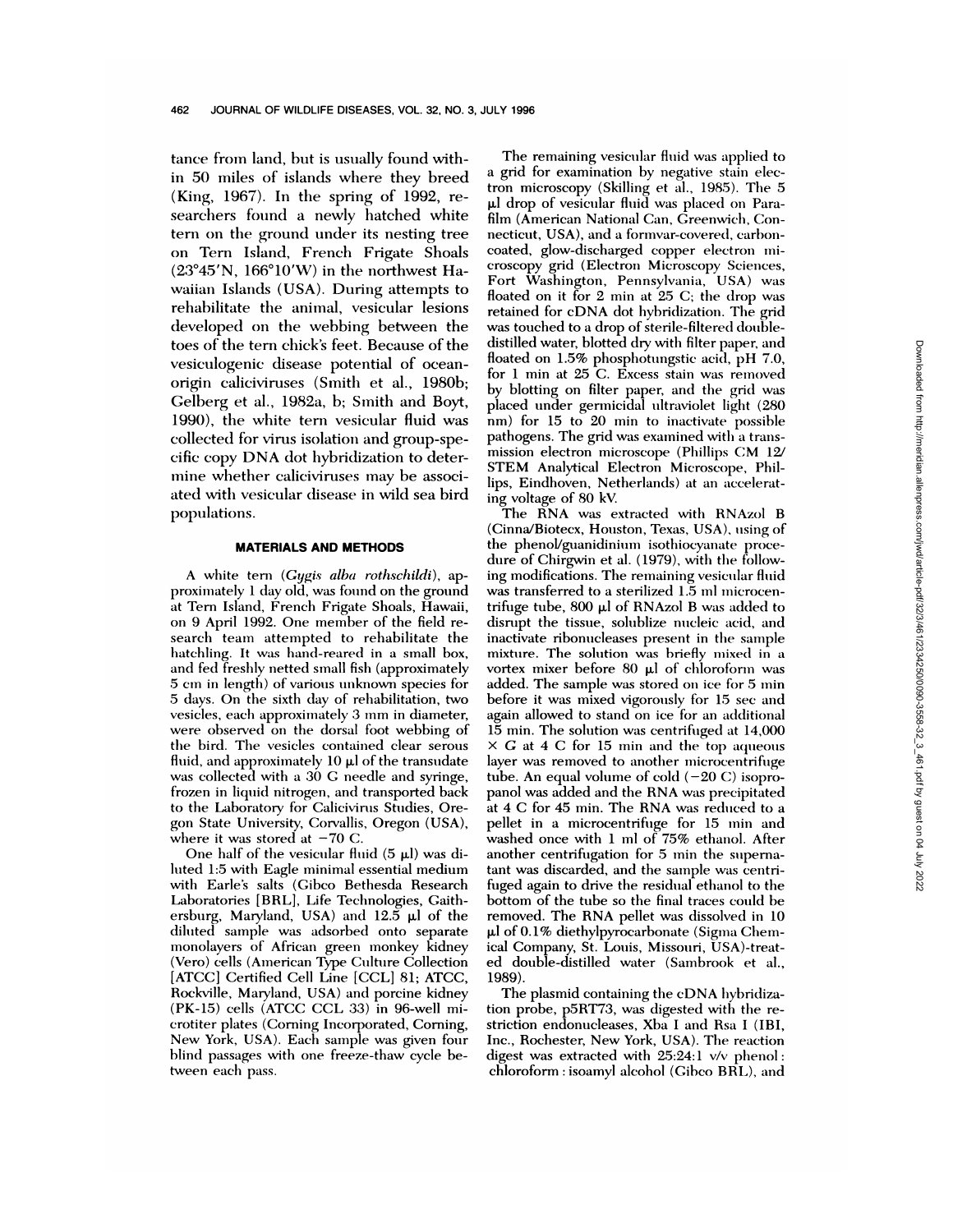ethanol-precipitated in preparation for biotinvlation using random octamer priming (Sambrook et al., 1989). The protocol and reagents used to label the probe were supplied in kit form by Gibco BRL as their BioPrime DNA Labeling System. Approximately 100 ng of denatured restriction digest was biotinylated by incubating at 37 C for 4 hr in a solution containing a mixture of 50 mM tris(hydroxymethyl)aminomethane (tris), pH 6.8; 5 mM  $MgCl<sub>2</sub>: 10$  mM 2-mercaptoethanol; 0.1 mM biotin-14-dCTP; 0.1 mM dCTP; 0.2 mM dATP;  $0.2$  mM dGTP;  $0.2$  mM dTTP; 15  $\mu$ g random octamer deoxyribonucleotide primers; and 40 units of the Klenow Fragment of DNA polymerase I. The reaction was stopped by the addition of 0.2 M ethylenediaminetetraacetic acid (EDTA), pH 7.5. Unincorporated nucleotides were removed using Sephadex G-50 spin column gel chromatography (IBI, Inc.). The biotinvlated probe was stored at  $-20$  C until needed.

One half of the vesicular fluid RNA was spotted onto an uncharged nylon membrane (PhotoGene Nylon Membrane, Gibco BRL). After the membrane was allowed to air dry, it was exposed to germicidal ultraviolet radiation (280 nm) for 20 min in order to link the sample RNA to the hybridization support medium. In addition, RNA extracted from SMSV-5 infected cell culture lysates and uninfected cells was also applied to the membrane as controls.

Dot hybridization was carried out according to the Hardy et al. (1985) modification of a protocol provided by Gibco BRL in the Photo-Gene Nucleic Acid Detection System. The membrane was soaked in hot  $(65 \nC)$  prehybridization solution (1.0 M NaCl, 1.0% sodium dodecyl sulfate [SDS]) and placed in a hybridization roller bottle (National Labnet Company, Woodbridge, New Jersey, USA). Prehybridization solution was added to the bottle and the membrane was incubated at 65 C for 3 hr at six rotations per min. The prehybridization solution was removed and approximately 500 ng of boiled biotinvlated probe was added to hot  $(65 C)$  hybridization solution  $(10\%$  dextran sulfate,  $1.0$  M NaCl,  $1\%$  SDS, and  $100 \mu g/ml$  denatured heterologous DNA) and incubated 48 hr at 65 C. After hybridization, the membrane was washed under high stringency conditions with  $5\times$  salt sodium citrate (SSC) solution (750) mM NaCl, 75 mM sodium citrate, dihydrate), 0.5% SDS at 65 C for 5 min,  $2 \times$  SSC, 1% SDS at 65 C for 5 min, and  $0.5 \times$  SSC, 1% SDS at 65 C for 30 min. The membrane was then rinsed in tris-buffered saline (TBS; 100 mM tris, pH 7.5, 150 mM NaCl), 0.05% Tween 20 (Sigma Chemical Company) and blocked with 3% bovine serum albumin (BSA), TBS, 0.05% Tween 20 for 1 hr at 65 C. A 1:1000 dilution

TV SMSV-5 SMSV-5 **VERO** 

FIGURE 1. Dot hybridization with calicivirus group-specific cDNA probe 5RT73xr, against RNA extracted from 5 µl of vesicular fluid recovered from the foot of a white tern (Gygis alba rothschildi) on Tern Island, French Frigate Shoals, Hawaii. TV: RNA extracted from the tern vesicular fluid. Vero: RNA extracted from uninfected African green monkey kidney cells. SMSV-5: RNA extracted from Vero cells infected with San Miguel sea lion virus type 5 (SMSV-5). The left spot is a 1:5 dilution of the right spot.

of the provided streptavidin:alkaline phosphatase conjugate was applied to the membrane at 25 C for 10 min. The membrane was then washed twice with TBS, 0.05% Tween 20 at 25 C for 15 min and washed three times with Gibco BRL-provided final surfactant solution at 25 C for 20 min. The detection reagent (4-methoxy-4-[3-phosphatephenyl]spiro [1,2-dioxetane-3,2'-adamantane]; Gibco BRL) was applied to the washed membrane, and allowed to react for 3 hr at 25 C in the dark. Samples hybridizing to the probe were visualized by exposing X-ray film (X-Omat Xs-5; Eastman Kodak, Rochester, New York, USA) to the membrane for approximately 5 min.

#### **RESULTS**

Viral cytopathology was not observed in either cell line through four blind passages; however, the cDNA hybridization assay had a strong signal with the RNA extracted from the vesicular fluid (Fig. 1). Under negative stain electron microscopy, the vesicular fluid contained aggregates of virus-like particles with indistinct edges and cup-shaped surface depressions typical of antibody bound caliciviruses (Fig. 2).

## **DISCUSSION**

This is the first report of a calicivirus associated with vesicular disease in a bird, and infecting a wild avian species. Caliciviruses, however, have been observed in various domestic avian species exhibiting signs of enteritis (Gough and Spackman, 1981; Wyeth et al., 1981; Gough et al.,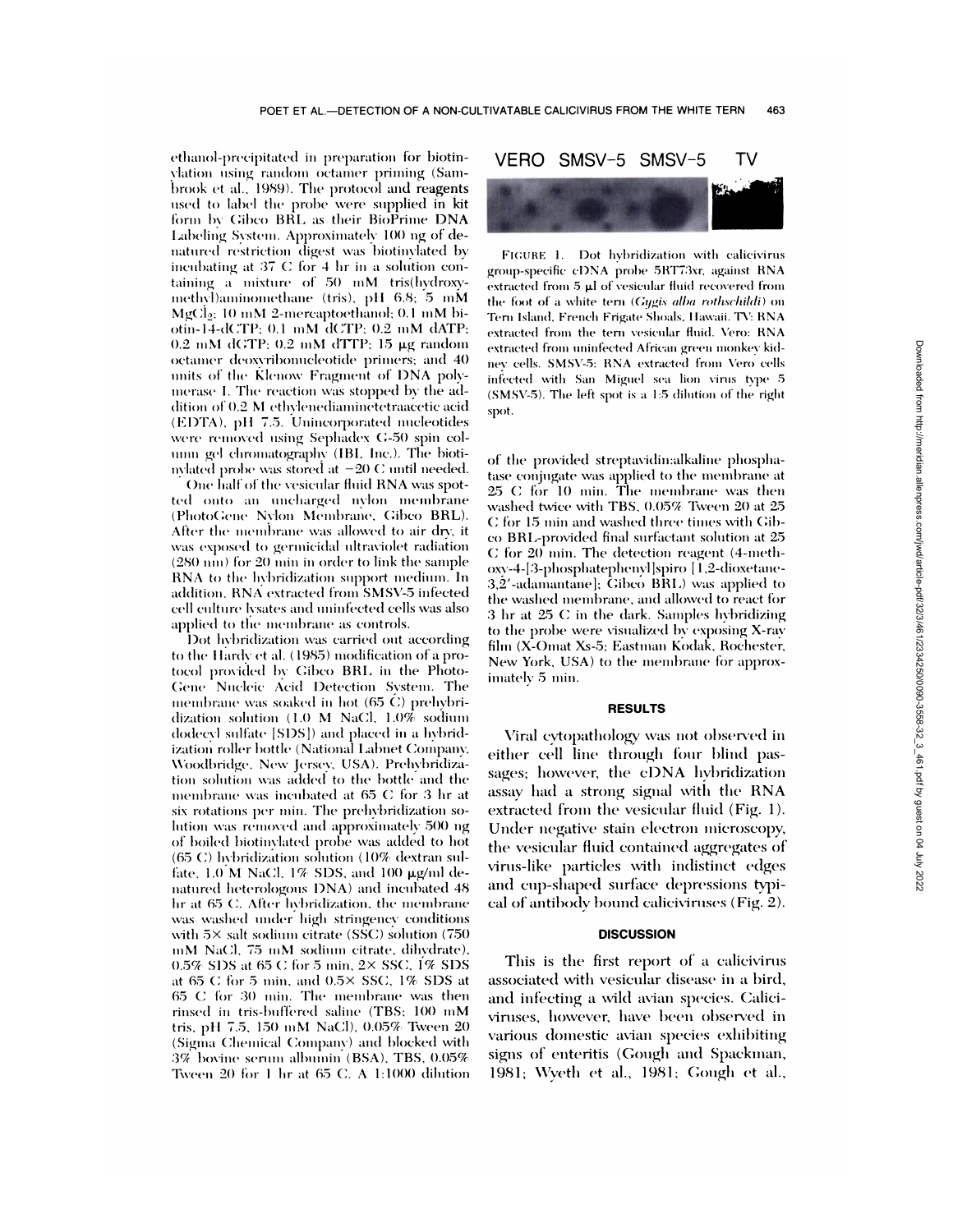

FIGURE 2. Negative stain electron micrograph of the vesicular fluid recovered from the foot of a white tern (Gygis alba rothschildi) on Tern Island, French Frigate Shoals, Hawaii. Virus-like particles with capsid projections and cup-like surface depressions can be morphologically identified as caliciviruses. Bar =  $100$  nm.

1992), and vesicular disease has been reported in wild sea birds (Kirkwood et al., 1995).

Antibody coating the capsid may explain the indistinct edge of the viral particles when viewed under the electron microscope. This was seen in immunoelectron microscopic studies with Norwalk virus and other caliciviruses (Smith et al., 1978; Kapikian and Chanock, 1990). Furthermore, an antibody coating may have contributed to the viral particles being refractory to in vitro growth. Unfortunately, a blood sample for serum antibody testing was not taken due to the small size of the tern.

Many caliciviruses are very difficult or impossible to adapt for growth in tissue culture. Rabbit hemorrhagic disease virus and European brown hare syndrome cause serious disease in their respective hosts, yet neither can be grown continuously in cell culture (Wirblich et al., 1994). Of the several caliciviruses associated with diarrhea in cattle, pigs, chickens, and humans, only porcine enteric calicivirus and chicken calicivirus can be grown in the laboratory (Flynn and Saif, 1988; Cubitt, 1987).

Single serotypes of ocean-origin caliciviruses can move great distances. In 1980, two of four bowhead whales (Balaena mys*ticetus*), an Arctic species associated with the margins of the pack ice, had type-specific serum-neutralizing antibodies to two serotypes of vesicular exanthema of swine virus. These were VESV-<sup>[56 and</sup> VESV- $K_{56}$ , that have been isolated only once, 24 yr previously, from pigs in New Jersey in 1956 (Holbrook et al., 1959; Smith et al., 1987). Furthermore, VESV-J<sub>56</sub>- and K<sub>56</sub>neutralizing antibodies were found in 100% of adult California sea lions (Zalophus californianus) tested along the California coast in 1970 to 1972 and in 41% of pups tested in 1975 (Smith and Latham, 1978). The mechanism of transmission of VESV among mammals associated with Arctic pack ice, the southern California coast, and rural New Jersey swine farms was never determined.

Based on serological evidence, calicivirus serotypes have also been transmitted to monk seals (M*onachus schauinslandi*), a geographically isolated, endangered pinniped. The seal population is restricted almost exclusively to the northwest Hawaiian Islands (King, 1983). Serum samples from four animals collected in 1978, contained type-specific serum-neutralizing antibodies to SMSV-1 and VESV I<sub>55</sub> (Smith et al., 1986). San Miguel sea lion virus type 1 (SMSV-1) was first isolated on San Miguel Island, California, from California sea lions in 1972 and reisolated from northern fur seals (Callorhinus ursinus) on St. Paul Island in the Bering Sea in 1973 (Smith et al., 1973). Based on a retrospective serological study of SMSV-1 antibody prevalence in sea lions, there was a dramatic increase from 1970 and 1971 to 1972. By 1975, however, the prevalence of serumneutralizing antibody titers to SMSV-1 in 4-mo-old pups had dropped below the 1970 and 1971 values (Smith and Latham, 1978). While the high prevalence of SMSV-1 antibodies was short-lived, a mechanism existed by which monk seals,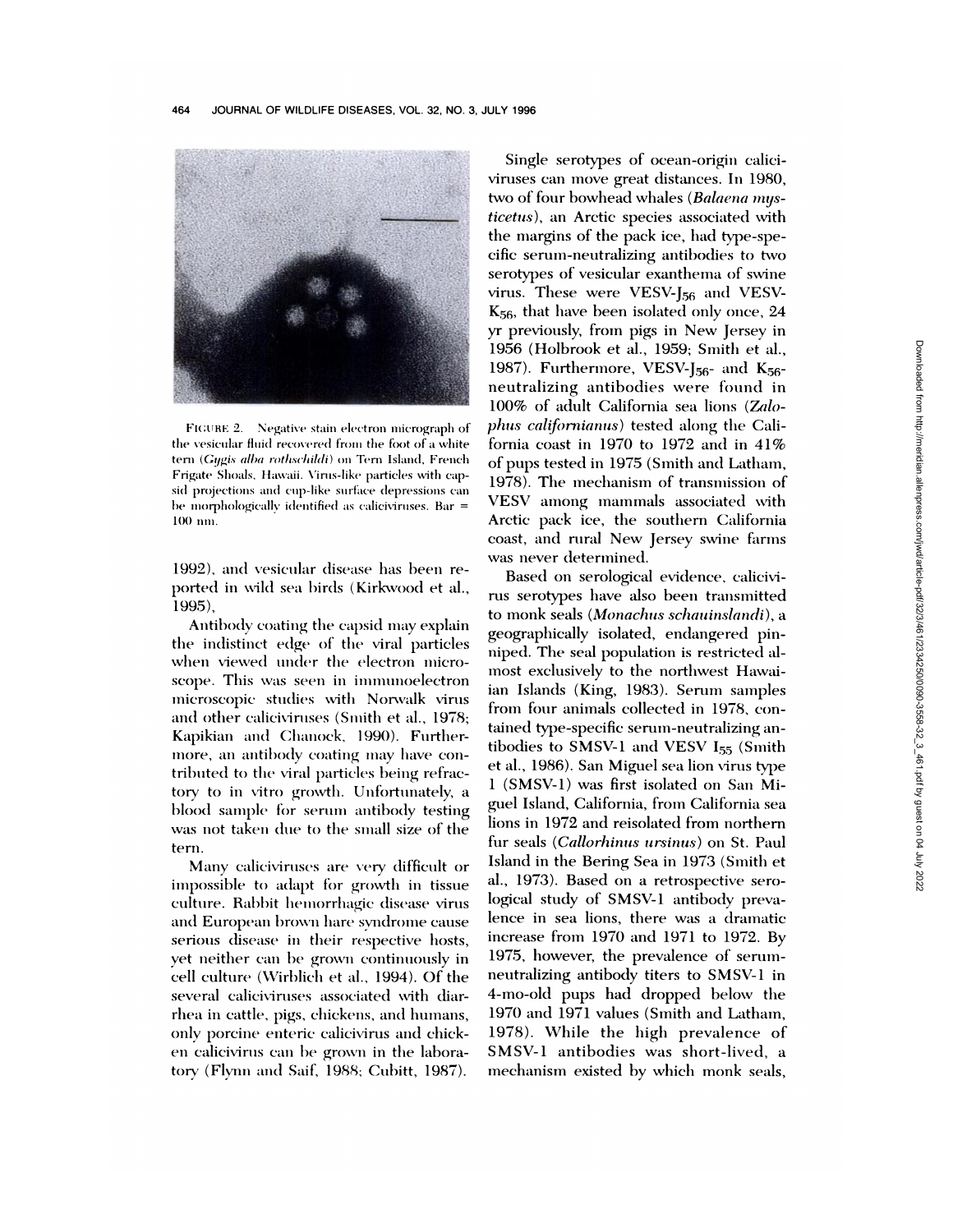over 5,000 km away, were exposed to this same virus.

Smith and Latham (1978) have suggested that a reservoir for ocean-origin caliciviruses may be a component of the sea lion diet. The isolation of SMSV-6 and SMSV-7 from a marine fish, the opa!eye *(Girella nigricans),* with subsequent successful ex perimental transmission of SMSV-5 to fur seals *(Callorhinus ursinus)*, using experimentally infected opaleye as a vector, is evidence for that hypothesis (Smith et al., 1980a, b).

Calicivirus-like particles that could not be grown in tissue culture as well as calicivirus RNA, determined by cDNA hybridization, were found in rectal and nasal swabs collected from monk seals at French Frigate Shoals during the same time as the tern vesicular fluid was obtained (Poet et a!., 1993). A common food-chain-based reservoir may exist for the caliciviral agent that is infecting the tern and seal populations on French Frigate Shoals. The white tern eats an extremely wide variety of fish prey species (Ashmole and Ashmole, 1967). The monk sea! on French Frigate Shoals has experienced a failure-to-thrive syndrome and a decrease in available food resources has been postulated as one of the causes (Gilmartin et al., 1993). This proposed shortage of food may have caused the seals to eat a wider variety of fish, and a common food source may have infected both birds and pinnipeds.

It is possible the tern acquired the infection iatrogenically. Fish used for feeding the tern were captured at night, and the bird was most likely infected by eating an unusual prey species. Transmission by direct spread from monk seals is also a possibility, but only one seal was sampled on Tern Island. Moreover, proper sanitation protocols were practiced after handling the seals. The tern, however, was found on the ground, after falling out of its nest. Thus, the animal probably was not behaving normally prior to human contact. Additional tern chicks were not examined for similar lesions.

The finding of a calicivirus associated with vesicular disease in the white tern is evidence that wild sea bird species may be an important mechanism for the transmission of caliciviruses over large areas. The potential for birds to transmit viruses pathogenic for marine mammal species is supported by the influenza A virus of probable waterfowl origin, that caused epizootics with high mortality in the harbor seal *(Phoca vitulina)* and pilot whale *(Globuicephala melaena)* on the east coast of North America (Geraci et al., 1982; Hinshaw et al., 1986). Further epizootiological studies involving sea birds of the eastern Pacific Ocean may shed light on the mechanisms by which caliciviruses are distributed throughout the world.

#### **ACKNOWLEDGMENTS**

This work has been supported in part by the Office of Naval Research No. 4426703-1, National Marine Fisheries Project No. 4OAB-NF201914, and the Oregon State University Agricultural Experiment Station, where it is Technical Paper No. 10,815.

#### **LITERATURE CITED**

- ASHMOLE, N. P., AND M. J. ASHM0LE. 1967. Com parative feeding ecology of sea birds of a tropical oceanic island. Bulletin 24, Peabody Museum of Natural History, Yale University, New Haven, Connecticut, 131 pp.
- BARLOUGH, J. E., E. S. BERRY, D. E. SKILLINC, AND A. W. SMITH. 1986a. The marine cahicivirus story-part I. The Compendium on Continuing Education for the Practicing Veterinarian 8: F5- F14.
- -, AND --------. 1986b. The marine calicivirus story--part II. The Compendium on Continuing Education for the Practicing Veterinarian 8: F75-F82.
- BRACEWELL, C. D., AND P. J. WYETH. 1981. Infectious stunting of chickens. The Veterinary Record 109: 64.
- CHIRGWnN, J. W, A. E. PRZYBYLA, R. J. MACDON- ALD, AND W. J. RUTTER. 1979. Isolation of bi ologically active ribonucleic acid from sources enriched in ribonuclease. Biochemistry 18: 5294-5299.
- CUBITT, W. D. 1987. The candidate cahiciviruses. *In* Novel diarrhoea viruses, C. Bock and J. Wheeler (eds.). Ciba Foundation Symposium 128. John Wiley and Sons, Inc., Chichester, England, pp. 126-143.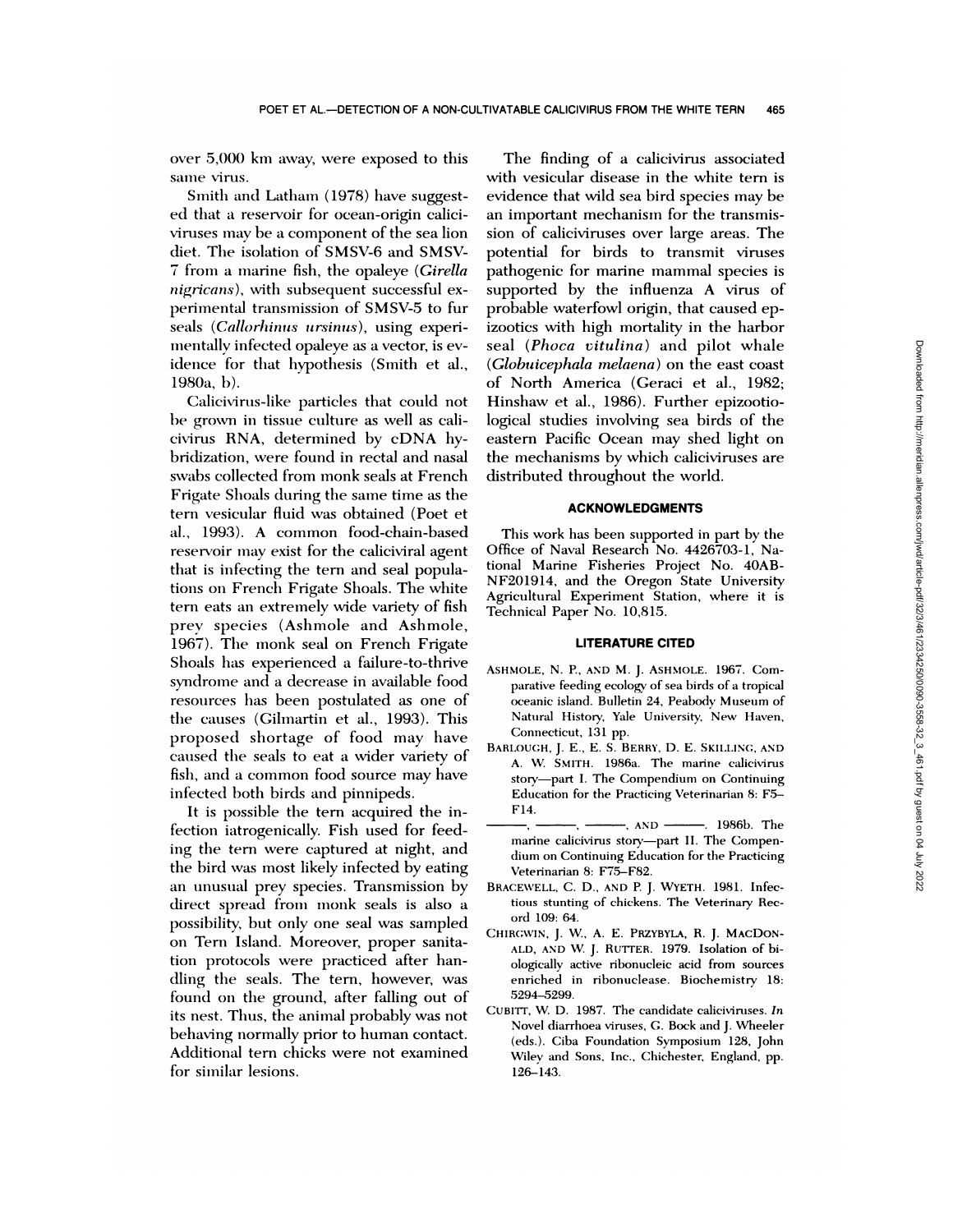AND D. T. BARRETT. 1985. Propagation and preliminary characterization of a chicken candi date calicivirus. Journal of General Virology 66: 1431-1438.

- FLYNN, <sup>W</sup> T., AND L. J. SAIF. 1988. Serial propa gation of porcine enteric calicivirus-like virus in primary porcine kidney cell cultures. Journal of Clinical Microbiology 26: 206-212.
- CELBERC, H. B., R. A. DIETERICH, AND R. A. LEWIS. 1982a. Vesicular exanthema of swine and San Miguel sea lion virus: Experimental field studies in otarid seals, feeding trials in swine. Veterinary Pathology 19: 413-423.
	- C. A. MEBUs, AND R. M. LEWIs. 1982b. Ex perimental vesicular exanthema of swine virus and San Miguel sea lion vinus infection in phocid seals. Veterinary Pathology 19: 406-412.
- CERACI, J. R., D. J. ST. AUBEN, I. K. BARKER, R. C. WEBSTER, V. S. HINSHAW, W. J. BEAN, H. L. RUHNKE, J. H. PRESCOTT, C. EARLY, A. S. BA- KER, S. MADOFF, AND R. T. SCHOOLEY. 1982. Mass mortality of harbor seals: Pneumonia as sociated with influenza A virus. Science 215: 1129-1131.
- CILMARTIN, W. C., T C. JOHANOS, AND L. L. EBER- HARDT. 1993. Survival rates for the Hawaiian monk seal *(Monachus schauinslandi)*. Marine Mammal Science 9: 407-420.
- CoucH, R. E., AND D. SPACKMAN. 1981. Virus-like particles associated with disease in guinea fowl. The Veterinary Record 109: 497.
- S. E. D. DRURY, A. C. BYCRAVE, AND S. C. MECHIE. 1992. Detection of caliciviruses from pheasants with enteritis. The Veterinary Record. 131: 290-291.
- HARDY, K. J., B. M. PETERLIN, R. E. ATCHISON, AND J. D. ST0B0. 1985. Regulation of expression of the human interferon gamma gene. Proceedings of the National Academy of Sciences of the United States of America 82: 8173-8177.
- HINSHAW, V. S., W. J. BEAN, J. GERACI, P. FIORELLI, C. EARLY, AND R. C. WEBSTER. 1986. Characterization of two influenza A viruses from a pilot whale. Journal of Virology 58: 655-656.
- HOLBROOK, A. A., J. N. CELETA, AND S. R. HOPKINS. 1959. Two new immunological types of vesicular exanthema virus. Proceedings of the United States Livestock Sanitary Association 63: 332- 339.
- KAPIKIAN, A. **Z.,** AND R. M. CHANOCK. 1990. Nor walk group of viruses. *In* Virology, 2nd ed. B. N. Fields, D. M. Knipe, R. M. Chanock, M. S. Hirsch, J. **L. Melnick, T. P.** Monath, and **B. Roiz** man (eds.). Raven Press, New York, New York, pp. 671-693.
- KING, J. E. 1983. Seals of the world, 2nd ed. Cornell University Press, Ithaca, New York, 240 pp.
- KING, W. B. 1967. Seabirds of the tropical Pacific Ocean. U.S. National Museum, Smithsonian In stitution, Washington, D.C., 126 pp.
- KIRKWOOD, J. K., A. A. CUNNINGHAM, C. HAWKEY, J. H0WLETr, AND C. M. PERRINS. 1995. He matology of fledgling Manx shearwaters *(Puffinus puffinus)* with and without 'puffinosis'. Journal of Wildlife Diseases 31: 96-98.
- POET, S. E., W. CILMARTIN, D. E. SKILLING, M. P. CRAIG, AND A. W SMITH. 1993. Detection of a non-cultivatable monk seal calicivirus using a eDNA hybridization probe. Proceedings of the International Association of Aquatic Animal Medicine 24: 85-89.
- SAMBROOK, J., E. F. FRITSCH, AND T. MANIATIS. 1989. Molecular cloning: A laboratory manual. Cold Spring Harbor Laboratory Press, Cold Spring Harbor, New York, 1659 pp.
- SIRONI, G. 1994. Concurrent calicivirus and *Isospora lacazei* infection in goldfinches *(Carduelis car duelis).* The Veterinary Record 138: 196.
- SKILLING, D. E., J. E. BARLOUGH, E. S. BERRY, AND **A. W.** SMITH. 1985. A simple, rapid method for preparation of virus isolates from cell culture for electron microscopy. Journal of Tissue Culture Methods 9: 217-220.
- SMITH, A. W, AND P. M. BoYr. 1990. Caliciviruses of ocean origin: A review. Journal of Zoo and Wildlife Medicine 21: 3-23.
- AND A. B. LATHAM. 1978. Prevalence of ve sicular exanthema of swine antibodies among feral mammals associated with the southern Cali fornia coastal zones. American Journal of Veterinary Research 39: 291-296.
- -, T. G. AKERS, S. D. MADIN, AND N. A. VED-ROS. 1973. San Miguel sea lion virus isolation, preliminary characterization and relationship to vesicular exanthema of swine virus. Nature 244: 108-110.
- **D.** E. SKILLING, AND A. E. RITCIIIE. 1978. Immunoeiectron microscopic comparisons of caliciviruses. American Journal of Veterinary Research 39: 1531-1533.
- **D.** E. SKILLING, AND R. J. BRoWN. 1980a. Preliminary investigation of a possible lungworm *(Parafilaroides decorus),* fish *(Girella ruigricans).* and marine mammal *(Callorhinus ursinus)* cycle for San Miguel sea lion virus type 5.American Journal of Veterinary Research 41: 1846-1850.
- **A. H.** DARDIRI, AND A. B.LATHAM. 1980b. Calicivirus pathogenic for swine: A new serotype isolated from opaleye Girella nigricans, an ocean fish. Science 209: 940-941.
- -, J. E. BARLOUGH, AND E. S. BERRY. 1986. Distribution in the north Pacific Ocean, Bering Sea, and Arctic Ocean of animal populations known to carry pathogenic caliciviruses. Diseases of Aquatic Organisms 2: 73-80.
- **K.** BENIRSCHKE, T F. ALBERT, AND J. E. BARLOUGH. 1987. Serology and virology of the bowhead whale *(Balaena mysticetus l.)*. Journal of Wildlife Diseases 23: 92-98.
- WIRBLICH, **C., C.** MEYERS, V. F. OHLINGER, L. CAP-